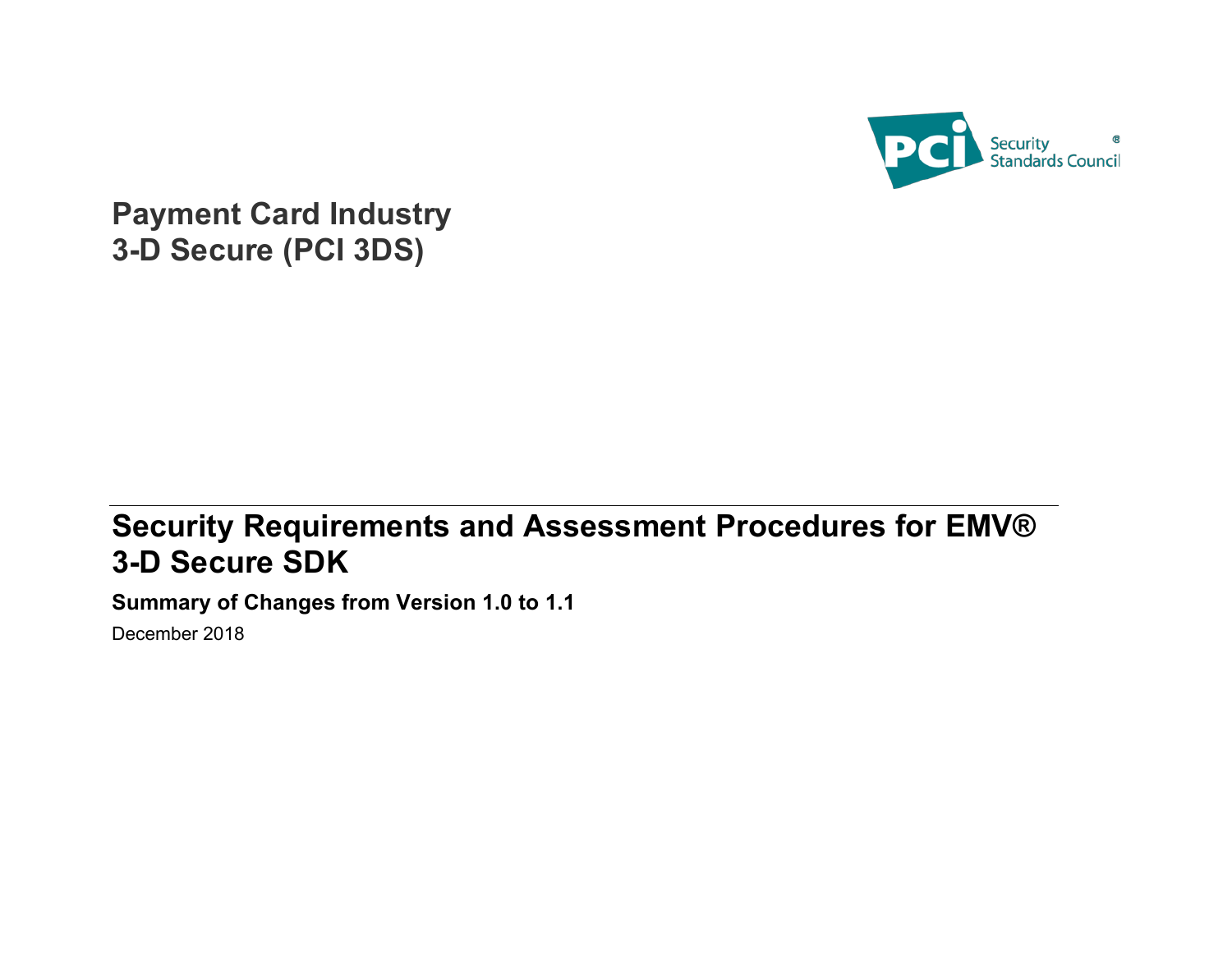

## **Introduction**

This document provides a summary of changes from PCI 3DS SDK v1.0 to PCI 3DS SDK v1.1. Table 1 provides and overview of the types of changes. Table 2 summarizes the material changes found in PCI 3DS SDK v1.1.

## **Table 1: Change Types**

| <b>Change Type</b>   | <b>Definition</b>                                                                                                                          |
|----------------------|--------------------------------------------------------------------------------------------------------------------------------------------|
| Clarification        | Clarifies intent of requirement. Ensures the concise wording in the standard portrays the desired intent of requirements.                  |
| Additional guidance  | Explanation, definition, and/or instruction to increase understanding or provide further information or guidance on a particular<br>topic. |
| Evolving requirement | Changes to ensure that the standards are up to date with emerging threats and changes in the market.                                       |